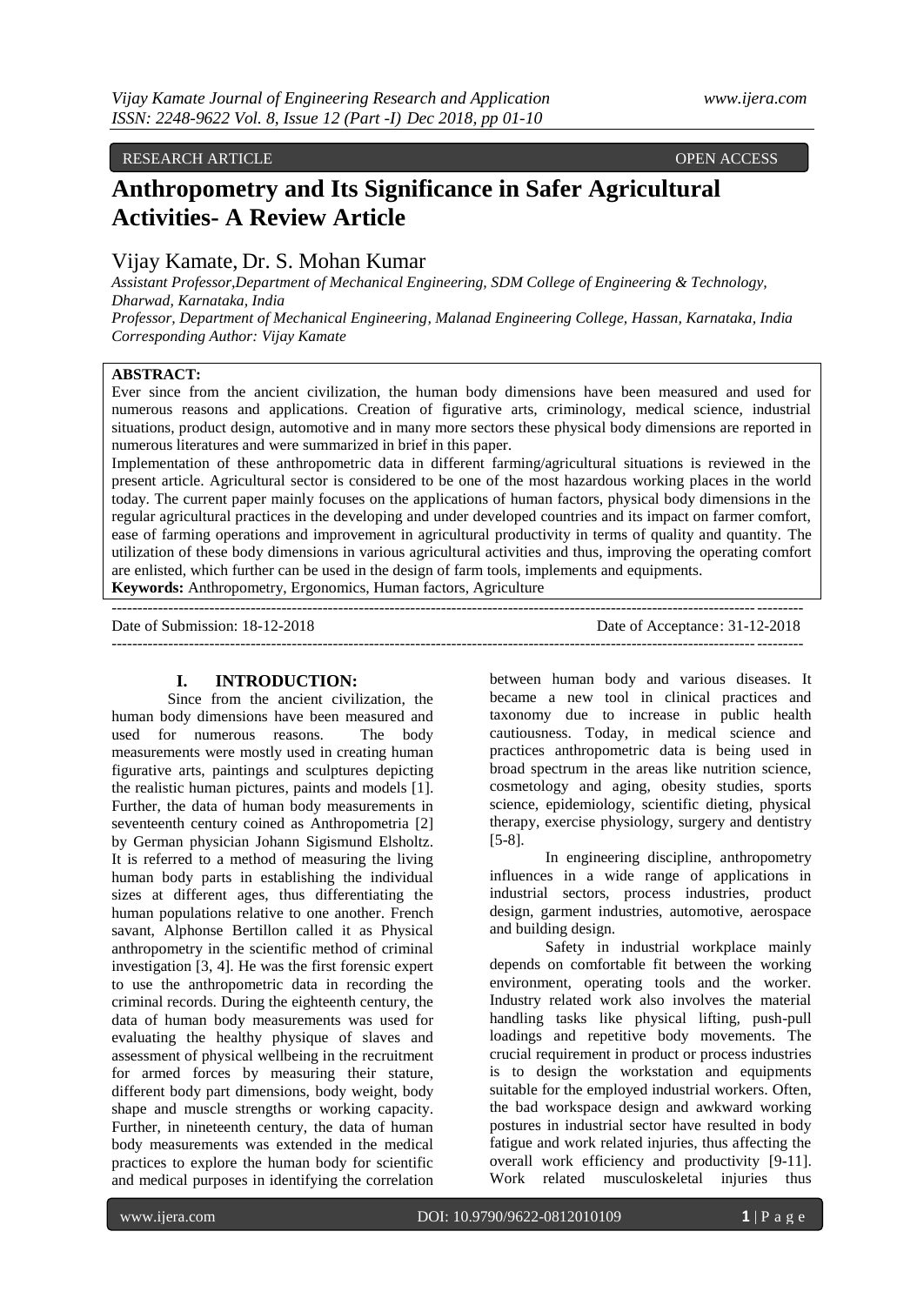represent one of the leading reasons of occupational injuries in various industries [12]. The key reason for this can be correlated to not proper use of human body dimensions and ergonomic principles in designing the industrial workplace [13]. Use of proper anthropometric data and implementation of systematic ergonomic guidelines often resulted in improved working efficiencies, human comfort and increased productivity. Many researchers have published anthropometric data useful for performing the industrial tasks [14 -17]. Figure 1 below illustrates some of the typical applications of anthropometric data in industrial scenarios like design of material handling process, computer workplace design, convenient working height in standing posture, side reach tasks and over head tasks.



**Fig.1.** Typical purpose of anthropometric data in designing industrial applications

A product in consumer market is something that satisfies a want or need, which is the result of an act or process and produced by laborious work or effort. Most of the products interact with humans in one or the other way. Starting with simple safety pin to mobile phones, shoes, kitchen utensils, TV, refrigerator, FMCGs, furniture and automobiles can be considered as a product. The knowledge of human body dimensions is regularly used in product design to validate whether the designed product is fitting to its user or not. The anthropometric data provides the range of target users to the designersmanufacturers and fixes the accurate product dimensions and features [18]. It is recorded that many products failure in the past is the result of not using proper anthropometric data of a particular geographical region or designing it for average value or designers considering their own body dimensions in developing a product [19, 20]. Design intent, functionality, quality and price are the basic elements in any product design. An

ergonomically designed product considering the user body data apart from above elements, also improves product comfortless, safety, product image and attractiveness [21-24]. The proper inclusion of these elements in design creates products that are pleasant to use and also enhance the quality of life.

In the design of clothing, designers, in most of the situations, are not familiar with the principles and application of anthropometry in apparel industries. Clothing which are loose can get struck during body movement and may cause accidents. Similarly the tight clothing may restrict the body movements and muscle activities during work. Tight clothing reported to cause restricted joint and body movements at chest, shoulder, hip and lumbar spine regions [25, 26]. This situation is usually seen in ready to wear type of clothing, where large numbers of customers are dissatisfied by the degree of fit established in its design. Hence in designing comfortable fit clothing for a population of particular region, it is desirable to use the body shape, size and dimensions of the target population. In figure 2, an example related design of comfort clothing based on the anthropometric data of the end user is illustrated.



**Fig.2.** Anthropometry applied in clothing and fashion designs

A customer expectation for automobile and aerospace sector in terms of comfort continues to rise. In designing the automobile, it is necessary to consider wide range of body dimensions of both male and female drivers as well as passengers. Accurate knowledge of driving posture, passenger"s way of seating is essential in designing automobile work space. Ergonomics in automobile and use of anthropometric data helps in analyzing driver-passenger comfort, inside and outside vision, design of display and control modules, physical loading during driving, reach to actuating elements like pedal, braking and clutches as shown in figure 3. From various studies it is observed that sitting for prolonged intervals in vehicles has direct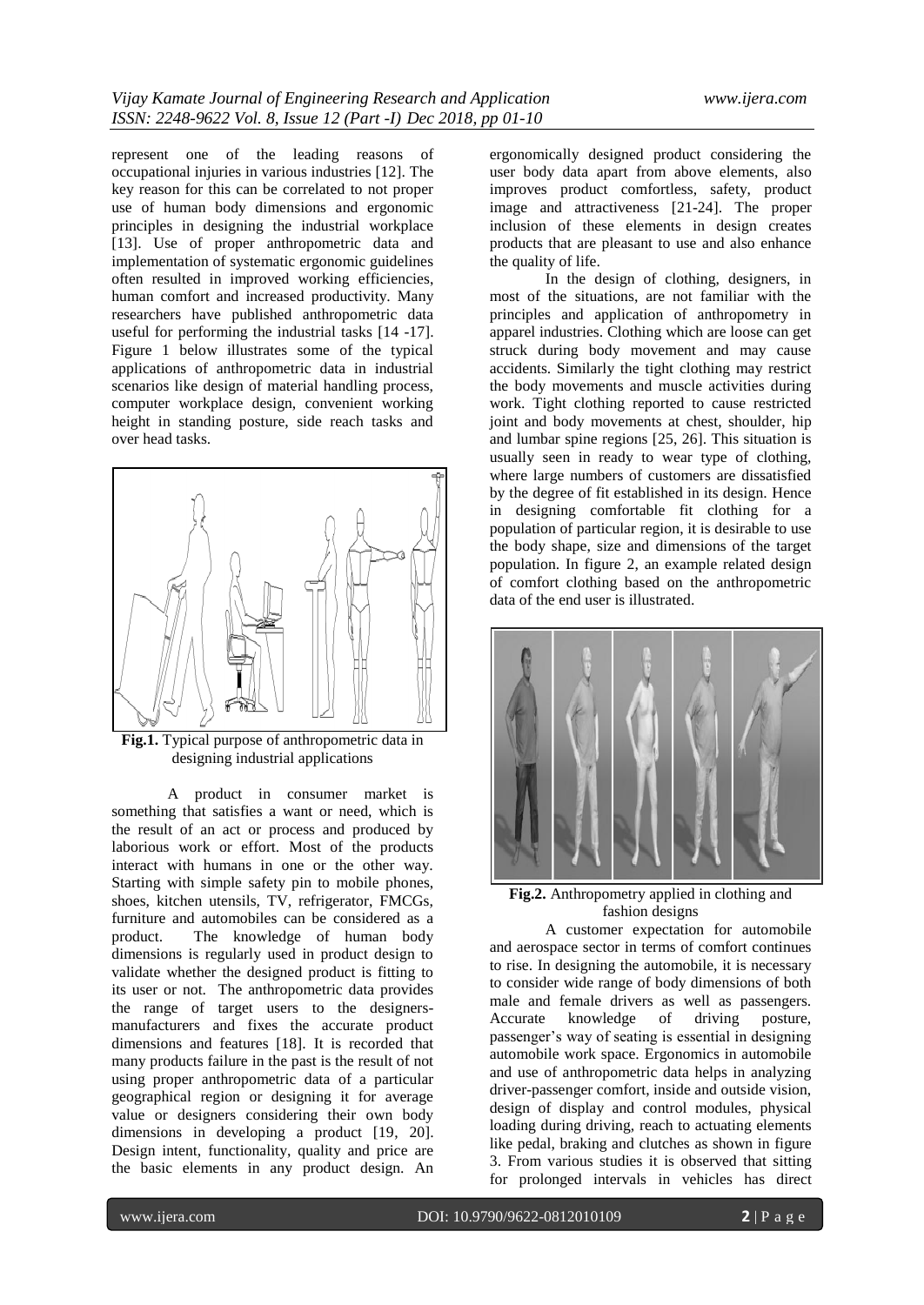impact on increased discomfort for drivers and passengers. This discomfort in vehicle ride is related to body pain, neck pain, tiredness, reduced blood circulation in legs and numbness which can lead to musculoskeletal disorders [27, 28]. In aviation industries too, precise human body dimensions are needed in designing the aircraft and its structures, without compromising individual comfort and safety. Many researchers have published anthropometric data in the design of aircraft cockpit. aviator's workplace and aircraft cockpit, aviator"s workplace and passenger's space to improve the operator and passenger comfort in terms of visibility, reach, postures, upper limb movements and physical loading [29-35].



**Fig.3.** Anthropometric illustration for automobile driver posture and position

Human body dimensions inspire and play an important role in the design and dimensions of the buildings. The building regulations offer a wide range of standards and solutions for designing buildings to fit the human body. The dimensions of stairs, lifts, ramps, balcony, ceiling height, doorways, bedrooms and bathrooms must have enough space for easy maneuverability in and around the buildings, thus signifying that science of human proportions as the fundamental principle in building and architectural designs [36-38]. The result of applying human factors and ergonomics in building and architectural designs aims to enhance occupant"s safety, health, comfort, productivity and satisfaction [39]. Architects and building designers must consider human dimensions while designing

an individual body motions and participation in different activities in any building or industry. Figure 4 shows an example signifying the importance of anthropometry and its applications in the design of residential building plans in arriving various building parameters like width and height of stairs, dimension sizes of living room, bed room, bath rooms, kitchen, balcony and study room for easy maneuverability. Further, the same methodology can also be utilized in designing the building elevations by considering the body parameters like stature, shoulder height, eye height, etc in deciding the dimensions of door openings, interior slab height, bathroom clearance height, kitchen utility and working space etc.





**Fig.4.** Application of anthropometric data in designing residential plan and elevation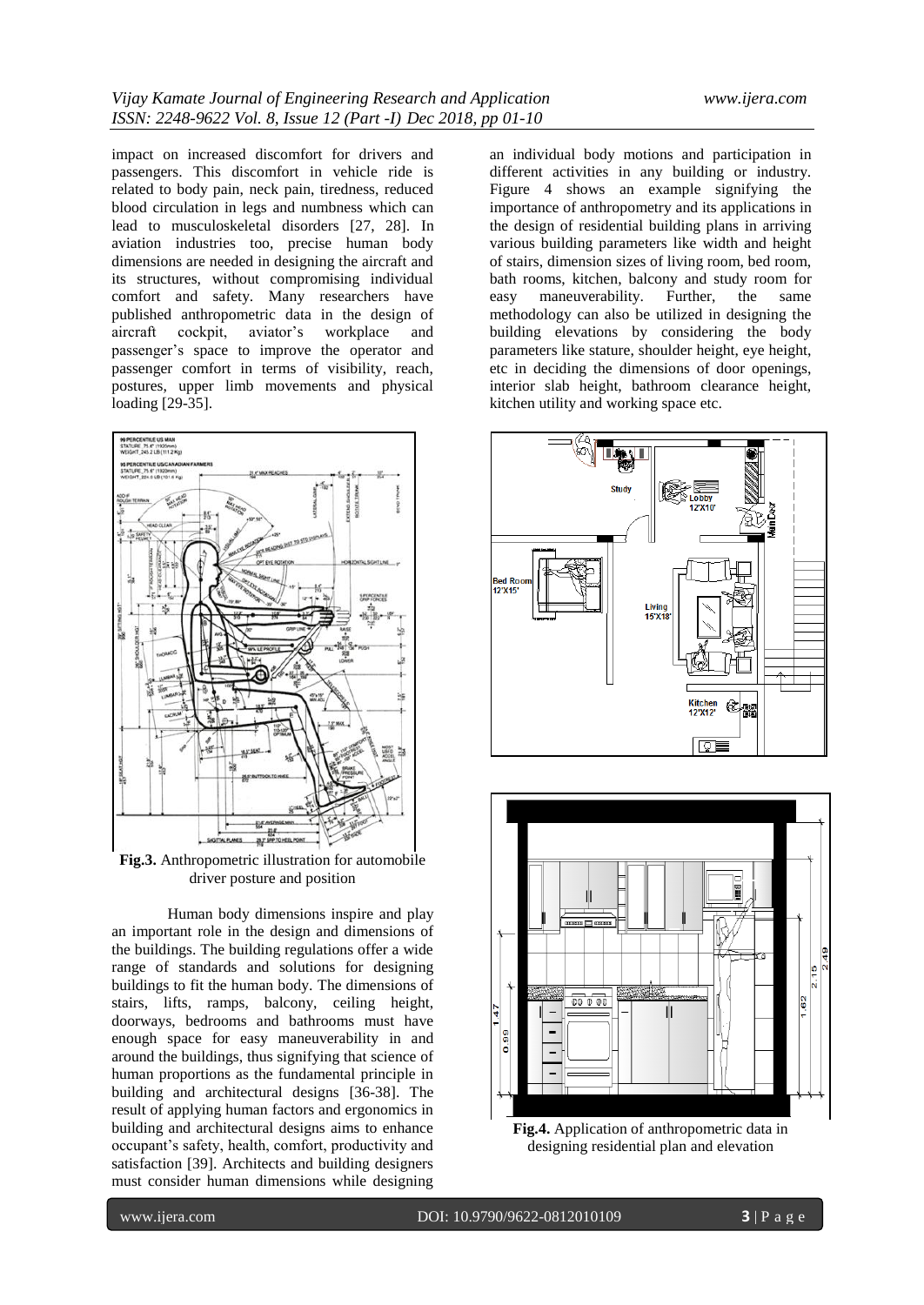# **II. ANTHROPOMETRY IN AGRICULTURE:**

After recognizing the consequences of anthropometry and human factors in the various above mentioned sectors, this article focuses on its impact and usefulness on the various agricultural scenarios, which is considered to be the most dangerous occupation of the world today. Agriculture is the process of cultivating the plants to provide food, fiber, medicinal plants and other by products to sustain and improve quality of life. It provides occupation to the majority of ruralurban population and food security to the people all around the world. Over one third workers of the world are engaged in the agricultural sector, making it the second largest job providing sector after service industries. Development of agricultural sector plays a critical role in the overall development of a nation by reducing poverty and food insecurity. The main concern in today"s agricultural process in most of the developing and under developed countries are reduced quality and quantity of nutrition in the food, scarcity of water, soil fertility, small land holdings, tremendous expenditure with less return behind farming, increased population, urbanization, drastic climatic change, natural and human induced hazards, pollution and its ill effects [40, 41].

The current paper mainly focuses on the applications of human factors, physical body dimensions in the regular agricultural practices in the developing and under developed countries and its impact on farmer comfort, ease of farming operations and improvement in agricultural productivity in terms of quality and quantity. Usually, the farm implements that do not fit the farmer's physical characteristics can cause uneasiness in its usage and fatigue resulting in lower productivity and a higher incidence of agricultural accidents and injuries. The effects of anthropometry in various farming stages like soil preparation, seed sowing, irrigation, pre and post harvesting are reviewed.

# **1.1 Soil Preparation:**

Soil preparation is the first fundamental stage in the process of growing a crop. The main purpose of soil preparation is to loosen the soil to prepare a firm, weed free seed bed for quick germination of seeds. The soil preparation phase destroys weed, increases decomposition process of previously leftover agricultural residues, assists in proper soil aeration and water distributionabsorbing capacity across the farming land and supports the growth of earthworms and microbes in enriching the fertility of soil. The three main steps in soil preparation are ploughing, leveling and manuring. Ploughing is the process of digging and

loosening the soil, thus increasing soil aeration and making plant roots to easily penetrate between the soil. Apart from loosening soil it also helps in bringing back the deep held soil nutrients to the top and facilitates the removal of infectious pathogens and insects to the top. Uneven soil surface after ploughing is leveled in next stage, which evenly distributes the soil all along the cultivating area. Soil fertility and quality is increased by adding manure before initiating the seed sowing process.

In most of the developing and under developed countries, farmers having small holdings use manually operated tools-equipments or animal driven implements to accomplish soil preparation and ploughing operations, which are usually developed by individual village craftsmen and because of their lack of ergonomic knowledge, they are not in a position to consider anthropometry when manufacturing the ploughs [42]. It is estimated, nearly 160 man-hours required per ha of land preparation. In case animal driven plough, full body weight is applied on the plough to increase the overall ploughing efficiency. Major workrelated risk factors include longer static positioning, awkward bending, kneeling and often subjected to vibrations. Anthropometric data like hand length, breadth, grip diameter, arm reach from wall, forward grip reach, push-pull strength, body weight are utilized in the design of various hand operated soil preparing tools and equipments [43]. The position of center of gravity in different body postures during various soil preparation and ploughing process is also another most important parameter to be considered in soil preparation stage. A change in center of gravity may result in short-term discomfort in different body parts, which may be due to frequent change in center of gravity while working. To reduce body discomfort and work related injuries, the optimum location of center of gravity is between the plough and the person operating the plough.

The above data thus can be utilized in determining the size, shape and form of tools, equipments and machinery in improving the comfort for human use, thus improving operating efficiency and increasing agricultural productivity in soil preparation or ploughing operations.

# **1.2 Seed sowing:**

Seeds are the main element in an agricultural activity, without which it is impossible to achieve any agro based yield. The very next stage after soil preparation is sowing; where in the good quality of seeds are selected and spread uniformly in the field to avoid overcrowding of crops. It includes, placing the seeds at desired depth and spacing by providing proper soil compaction over the seeds, thus allowing proper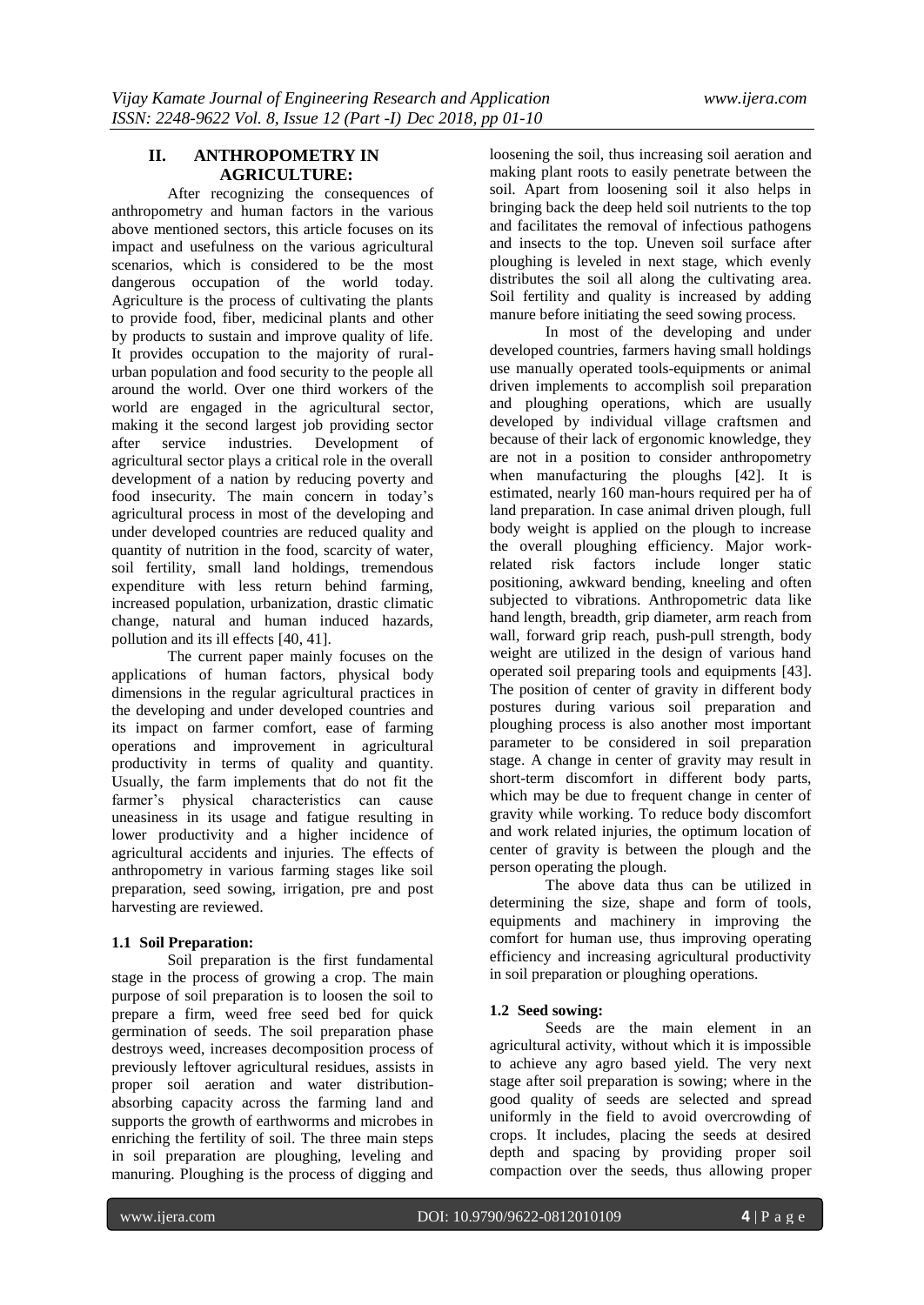sun light, water and manure to reach the desired location of the seed to achieve optimum yield [44]. Broadcasting, line sowing, dibbling, transplanting, planting and plough sowing are the common methods employed in case small land holdings. In small agricultural lands, dibbling and metering is done either by using stick or by hands, which results in uneven seed distribution in both inter and intra rows. These manual methods of sowing using hands and animal driven plough often results in excessive muscle loadings, regular posture changes, awkward body positions, constant exposure to static and dynamic forces due to mismatch between equipments being used and user anthropometric data [45]. In the design of these sowing tools and equipments ergonomically, appropriate anthropometric and strength data is required to increase working comfort, efficiency and productivity [46]. Figure 5 below illustrates an example of conventional method of maize seed sowing method like manual sit-bend hand sowing and walk-bend hand sowing, which is unsafe posture and results in work related injuries in the farmer communities. A simple seed sowing equipment, designed based on the anthropometric data of the agriculture worker is safe in terms of its usability and comfort. The tool allows farmer to sow the seed in comfort standing and walking posture without either bending forward or sitting.



#### **1.3 Irrigation:**

Water is an important constituent in agricultural sector and plays a critical role in achieving overall food security. Effective utilization of water in farming process influence the

entire growth process from bed preparation, seed germination, plant root growth, efficient nutrient utilization, hence increasing agricultural yield and quality. Nearly, 70% of water drawn from rivers and underground water is consumed in agriculture and in its related areas [47]. The irrigation process helps in the distribution of controlled amount of water to plants at required period. It is an artificial supply of water to the soil to enhance plant growth through various systems of pumps, tubes, channels and sprayers. Farmers having low and medium land holdings usually carry the manual method, surface irrigation, drip irrigation or sometime with sprinklers for irrigating the farm land. The physical activities like lifting, manually creating channels for water flow in case of surface irrigation, pushing or pulling of manual sprayers, handling of knobs, levers and handles of irrigation system often observed in such farming process. For hand operated sprayers, ergonomic consideration in design is a key parameter to be implemented for its effective and safe operation with reduced work related injuries [48].

### **1.4 Harvesting:**

Harvesting phase in agriculture starts with gathering matured crops from field, cutting/separating the crop/grains from plants, drying the crops/grains, cleaning the crop and followed by packaging/bagging the crops. Traditionally, farmers belonging to low and marginal sectors follow manual methods of harvesting, which is moderately heavy in task and makes agricultural workers to implement many awkward body postures and positions, which further might result in many MSDs [49]. Study of anthropometry, work-motion-posture study in harvesting has showed minimized work related risks in agricultural scenario [50]. Hence it is vital to considering these data region wise in order to properly accommodate the users to arrive at safer harvesting tasks with minimized work related injuries/disorders [51]. Many human physical body parameters/dimensions pertaining to the manmachine interfaces in harvesting stage can be effectively and efficiently be utilized in finalizing the designs. Several studies and researches related to anthropometry and its good impact on harvesting phases were reported by many researchers [52-56]. Following table lists the applications of various anthropometric data in different agricultural phases/designs, which needs to be considered in the development of safer and comfortable working conditions for the farmers.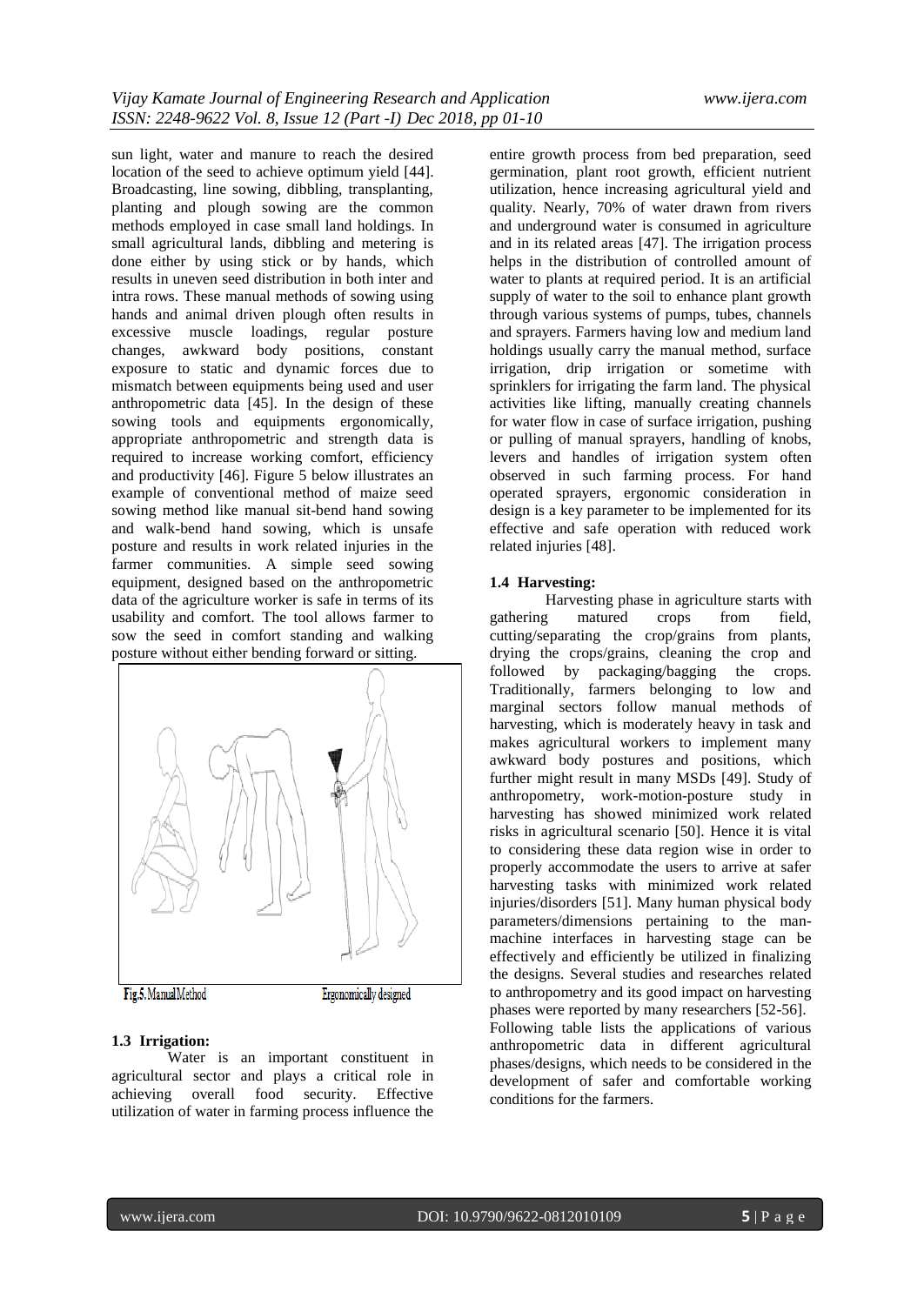|                | <b>Table 2.1</b> Application of anthropometric data in different agricultural situations |                                                                                                                                                                                                                                                                                                                                                                                                                 |  |  |  |
|----------------|------------------------------------------------------------------------------------------|-----------------------------------------------------------------------------------------------------------------------------------------------------------------------------------------------------------------------------------------------------------------------------------------------------------------------------------------------------------------------------------------------------------------|--|--|--|
| S.No           | Anthropometric<br><b>Dimensions</b>                                                      | Usefulness and applications in agriculture                                                                                                                                                                                                                                                                                                                                                                      |  |  |  |
| $\mathbf{1}$   | Height                                                                                   | To design proper handle height. It should be<br>$\bullet$<br>designed ensuring that the operator is standing erect while                                                                                                                                                                                                                                                                                        |  |  |  |
| $\overline{2}$ | Eye height, standing                                                                     | operating.                                                                                                                                                                                                                                                                                                                                                                                                      |  |  |  |
| 3              | Shoulder height, standing                                                                | Design of controls, display positions of equipments.<br>$\bullet$                                                                                                                                                                                                                                                                                                                                               |  |  |  |
| 4              | Elbow height, standing                                                                   | Handle height for animal driven plough.<br>$\bullet$<br>Handle of manual, semi automatic or fully automatic                                                                                                                                                                                                                                                                                                     |  |  |  |
| $\overline{5}$ | Waist height, standing                                                                   | weeder.                                                                                                                                                                                                                                                                                                                                                                                                         |  |  |  |
| 6              | Knuckle height, standing                                                                 | Handle of seed sowing equipment.<br>$\bullet$<br>Design of Lever operated knapsack (LOK) sprayer.                                                                                                                                                                                                                                                                                                               |  |  |  |
| 7              | Finger tip height, standing                                                              | Design of power operated thresher, feeding chute<br>height.<br>Lift studies and analysis in force applications.                                                                                                                                                                                                                                                                                                 |  |  |  |
| 8              | Sitting height                                                                           | Design of seating system for tractors, power tiller,<br>$\bullet$<br>planter.                                                                                                                                                                                                                                                                                                                                   |  |  |  |
| 9              | Sitting eye height                                                                       | Work place layout design, working area space                                                                                                                                                                                                                                                                                                                                                                    |  |  |  |
| 10             | Sitting shoulder height                                                                  | designs.<br>Design of lever, push-pull buttons, control panels,                                                                                                                                                                                                                                                                                                                                                 |  |  |  |
| 11             | Sitting elbow height                                                                     | display devices from the sitting position.                                                                                                                                                                                                                                                                                                                                                                      |  |  |  |
| 12             | Sitting thigh height                                                                     | Design of display systems, visual observation<br>$\bullet$                                                                                                                                                                                                                                                                                                                                                      |  |  |  |
| 13             | Sitting knee height                                                                      | systems.<br>Clearance between seat and steering system or inner                                                                                                                                                                                                                                                                                                                                                 |  |  |  |
| 14             | Sitting popliteal height                                                                 | portion of working table.                                                                                                                                                                                                                                                                                                                                                                                       |  |  |  |
| 15             | Shoulder elbow length                                                                    | Design of sitting mechanisms for thresher, cutter,<br>harvester, plant feeder.                                                                                                                                                                                                                                                                                                                                  |  |  |  |
| 16             | Elbow fingertip length                                                                   | Steering wheel position and orientation.<br>$\bullet$                                                                                                                                                                                                                                                                                                                                                           |  |  |  |
| 17             | Overhead grip reach, sitting                                                             | Control buttons, levers position to be designed<br>$\bullet$                                                                                                                                                                                                                                                                                                                                                    |  |  |  |
| 18             | Overhead<br>grip<br>reach,<br>standing                                                   | within the operator's reach.<br>Workplace, working space design and design of<br>$\bullet$                                                                                                                                                                                                                                                                                                                      |  |  |  |
| 19             | Forward grip reach, standing                                                             | controls.                                                                                                                                                                                                                                                                                                                                                                                                       |  |  |  |
| 20             | Arm length, vertical                                                                     | Lift, pick-up studies, workplace layout designs<br>$\bullet$<br>Design of gear levers, position control levers,<br>$\bullet$                                                                                                                                                                                                                                                                                    |  |  |  |
| 21             | Downward grip reach                                                                      | various pull type control levers.                                                                                                                                                                                                                                                                                                                                                                               |  |  |  |
| 22             | Span                                                                                     |                                                                                                                                                                                                                                                                                                                                                                                                                 |  |  |  |
| 23             | Hand length                                                                              | To design Handle grip diameter for Hand Tools and<br>$\bullet$                                                                                                                                                                                                                                                                                                                                                  |  |  |  |
| 24             | Hand breadth                                                                             | <b>Manually Operated Equipment</b><br>To design Handle length for Hand Tools and                                                                                                                                                                                                                                                                                                                                |  |  |  |
| 25             | Foot length                                                                              | <b>Manually Operated Equipments</b>                                                                                                                                                                                                                                                                                                                                                                             |  |  |  |
| 26             | Foot breadth                                                                             | To design hand operating buttons, emergency knobs<br>$\bullet$                                                                                                                                                                                                                                                                                                                                                  |  |  |  |
| 27             | Hand grip inside diameter<br>(Max.)                                                      | diameters for push-pull operations. Design of hand gloves.<br>To design foot operated pedals, knobs, buttons or                                                                                                                                                                                                                                                                                                 |  |  |  |
| 28             | Hand grip strength (Kg)                                                                  | levers. Design of safety shoes.<br>Design of hand operated levers, braking system,<br>clutch mechanisms, sprayer triggers.                                                                                                                                                                                                                                                                                      |  |  |  |
| 29             | Weight                                                                                   | Strength analysis of various elements where full<br>$\bullet$<br>body weight is acting like on seat, platform for thresher,<br>harvester, plough etc.<br>Load carrying capacity of individual farm worker.<br>Push-pull strength for operating an equipments,<br>Foot/leg strength for operating a pedal or lever.<br>Cranking torque and steering strength for cutters,<br>steering wheels and manual crusher. |  |  |  |

|  |  | Table 2.1 Application of anthropometric data in different agricultural situations |
|--|--|-----------------------------------------------------------------------------------|
|  |  |                                                                                   |
|  |  |                                                                                   |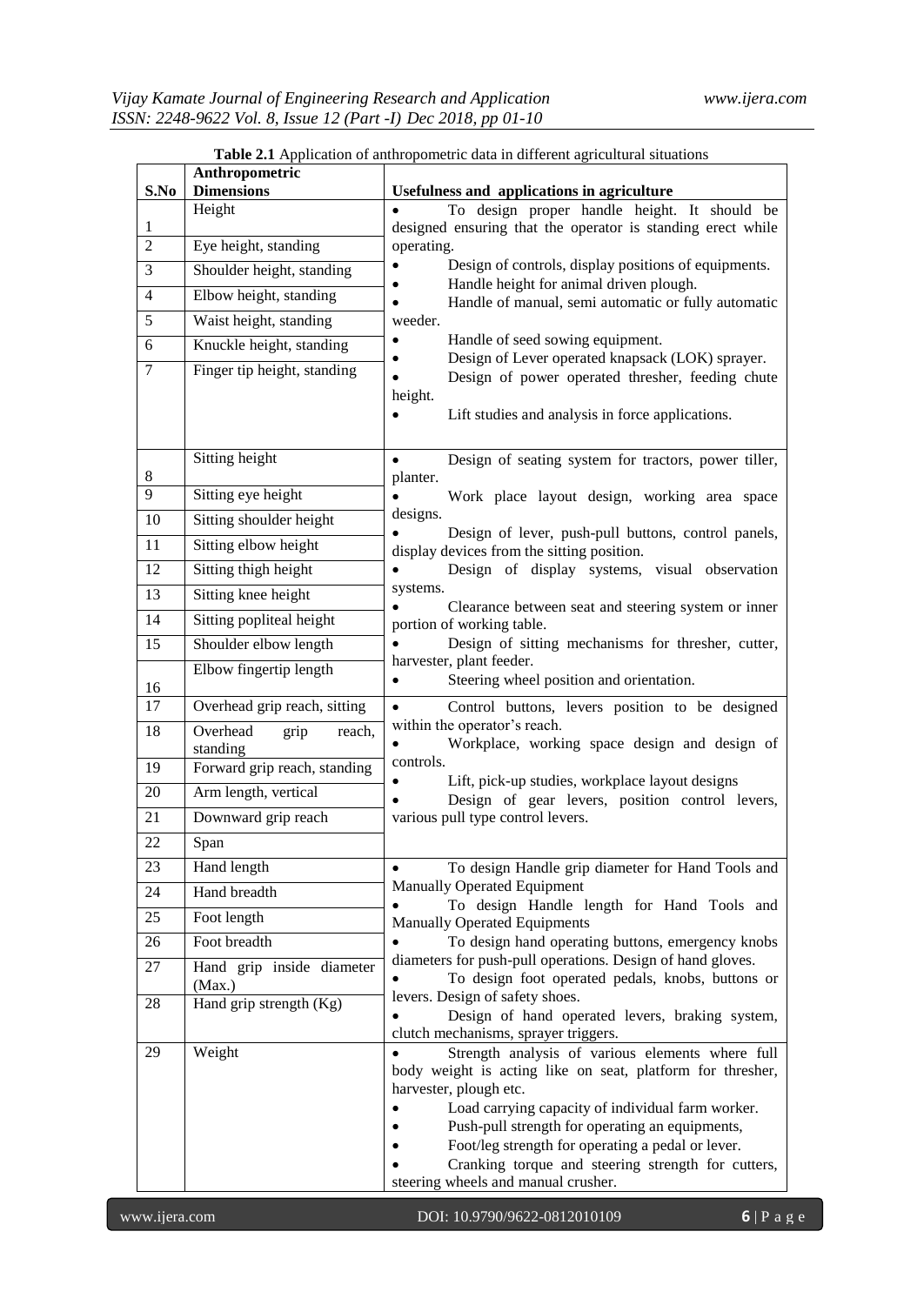## **III. DISCUSSION:**

Anthropometry is integral part of the design where humans are involved. It plays a significant role in the design and development of products that are used by humans in their day-today life [57]. Anthropometric data gives immense amount of information to the designers and manufacturers for the development of ergonomically improved products which are used in a particular geographical region. Ergonomically designed equipments/products improve the human operating efficiencies and comforts during its operation [58, 59]. Hence, design for human comfort (DFHC) is the key area which needs to be addressed by every designer in today"s product development environment as there is enormous amount of variations in body dimensions among individuals who are using those products [60, 61]. Anthropometry is engaged to create designs for human use in numerous areas like forensic, garment, FMCG products, architecture, automotive etc.

In agricultural scenario, interventions of anthropometry and hence the ergonomic principles in design reduces labor drudgery, enhances operating efficiency and hence encourages to build safer working conditions. To ensure these, it is necessary to apply the human physical dimensions in all the farming related activities. Since the body dimensions of one region varies significantly with the other, it is also necessary to develop region specific anthropometric data before implementing it in that particular area. Depending on the requirement and significance, various percentile values of these anthropometric data are being utilized in the design of different farm tool or equipment parameters. For example,  $95<sup>th</sup>$  percentile of hand breadth dimension is used in finalizing handle length, where as  $5<sup>th</sup>$  percentile value of inside grip diameter is used in arriving at the size of handle diameter.

# **IV. CONCLUSION:**

Based on the literatures and the articles studied in the present review, it was observed that human physical dimensions or their anthropometric data has a wide scope of application in numerous areas where human-machine-workplace interactions are often involved. A detailed discussion on the significance of these data in agricultural related phases and its related activities were mentioned in the article. The applications of these data in the design of various agricultural related tools/equipments/implements and their important parameters were summarized. Hence, the collection of region specific anthropometric data is required to design farm implements/tools to

evaluate them ergonomically. The data further also helps in achieving the improvements in tools/equipments/implements design which are being used successfully in other parts of the country.

### **REFERENCES:**

- [1]. Vangara Shanmukhi Varalakshmi , Sanna Mehmood , Patnaik V.V. Gopichand , Dhananjay Kumar, "Anthropometry: As A Tool in Learning Living Anatomy", Sch. J. App. Med. Sci., 5(5C):1938-1944, 2017
- [2]. S. J. Ulijaszek and C. G. N. Mascie, Taylor, "Anthropometry: The Individual and the Population", Cambridge University Press,Cambridge, UK, 2005.
- [3]. George Pavlich, "The subjects of criminal identification", Punishment and Society, 1462- 4745; Vol 11(2): 171–190, 2016.
- [4]. Cole, Simon A. "Suspect identities: A history of fingerprinting and criminal identification". Cambridge, MA: Harvard University Press, 2001.
- [5]. [Nevin Utkualp](https://www.ncbi.nlm.nih.gov/pubmed/?term=Utkualp%20N%5BAuthor%5D&cauthor=true&cauthor_uid=26413519) and [Ilker Ercan](https://www.ncbi.nlm.nih.gov/pubmed/?term=Ercan%20I%5BAuthor%5D&cauthor=true&cauthor_uid=26413519) "Anthropometric Measurements Usage in Medical Sciences", [Biomed Res Int.](https://www.ncbi.nlm.nih.gov/pmc/articles/PMC4564618/) 2015: 404261.
- [6]. [Pentapati K. Chakravarthy,](https://www.ncbi.nlm.nih.gov/pubmed/?term=Chakravarthy%20PK%5BAuthor%5D&cauthor=true&cauthor_uid=23633856) [Gowtham Suresh,](https://www.ncbi.nlm.nih.gov/pubmed/?term=Suresh%20G%5BAuthor%5D&cauthor=true&cauthor_uid=23633856) [Deepika Chenna](https://www.ncbi.nlm.nih.gov/pubmed/?term=Chenna%20D%5BAuthor%5D&cauthor=true&cauthor_uid=23633856) and [Vijay Chenna](https://www.ncbi.nlm.nih.gov/pubmed/?term=Chenna%20V%5BAuthor%5D&cauthor=true&cauthor_uid=23633856)  "Relationship between anthropometric measures and dental caries among adolescent National Cadets Corps of Udupi district, south India", [J](https://www.ncbi.nlm.nih.gov/pmc/articles/PMC3633271/)  [Nat Sci Biol Med.](https://www.ncbi.nlm.nih.gov/pmc/articles/PMC3633271/) 4(1): Jan-Jun 2013 : 167–170.
- [7]. Vishaw Gaurav and Amandeep Singh, "Anthropometric characteristics of volleyball players in relation to their performance level", Turkish Journal of Sport and Exercise - Volume: 16 - Issue: 1 2014: 87-89.
- [8]. Elisabeth S. Hastings, Roberta H. Anding, and Amy B. Middleman "Correlation of Anthropometric Measures Among Obese and Severely Obese Adolescents and Young Adults: Clinical Research Report", ICAN: Infant, Child, & Adolescent Nutrition, Vol 3(3), 2011: 171-174.
- [9]. Denis, D. St-Vincent, M. Imbeau, D. Jette C. and Nastasia I. "Intervention practices in musculoskeletal disorder prevention: A critical literature review", Applied Ergonomics, pp. 1-14, 2008.
- [10]. Robertson, M. M. Ciriello, V. M. Garabet "Office ergonomics training and a sit-stand workstation: Effects on musculoskeletal and visual symptoms and performance of office workers", Applied Ergonomics, pp. 73-85, 2013.
- [11]. Garcia-Herrero, S. Mariscal, M. Garcia-Rodriguez, J. and Ritzel. D. "Working conditions, psychological / physical symptoms and occupational accidents", Baysean network models, Safety Science, pp. 1760-1774, 2012.
- [12]. NurAiza Z. and Rampal, K.G. "Musculoskeletal problems and its influencing factors among automobile factory workers". Community Health Journal, 12(1). ISSN 1675-1663, 1999
- [13]. [Ashraf A.Shikdar](https://www.sciencedirect.com/science/article/abs/pii/S0360835203000743#!) and [Naseem M.Sawaqed](https://www.sciencedirect.com/science/article/abs/pii/S0360835203000743#!) "Worker productivity, and occupational health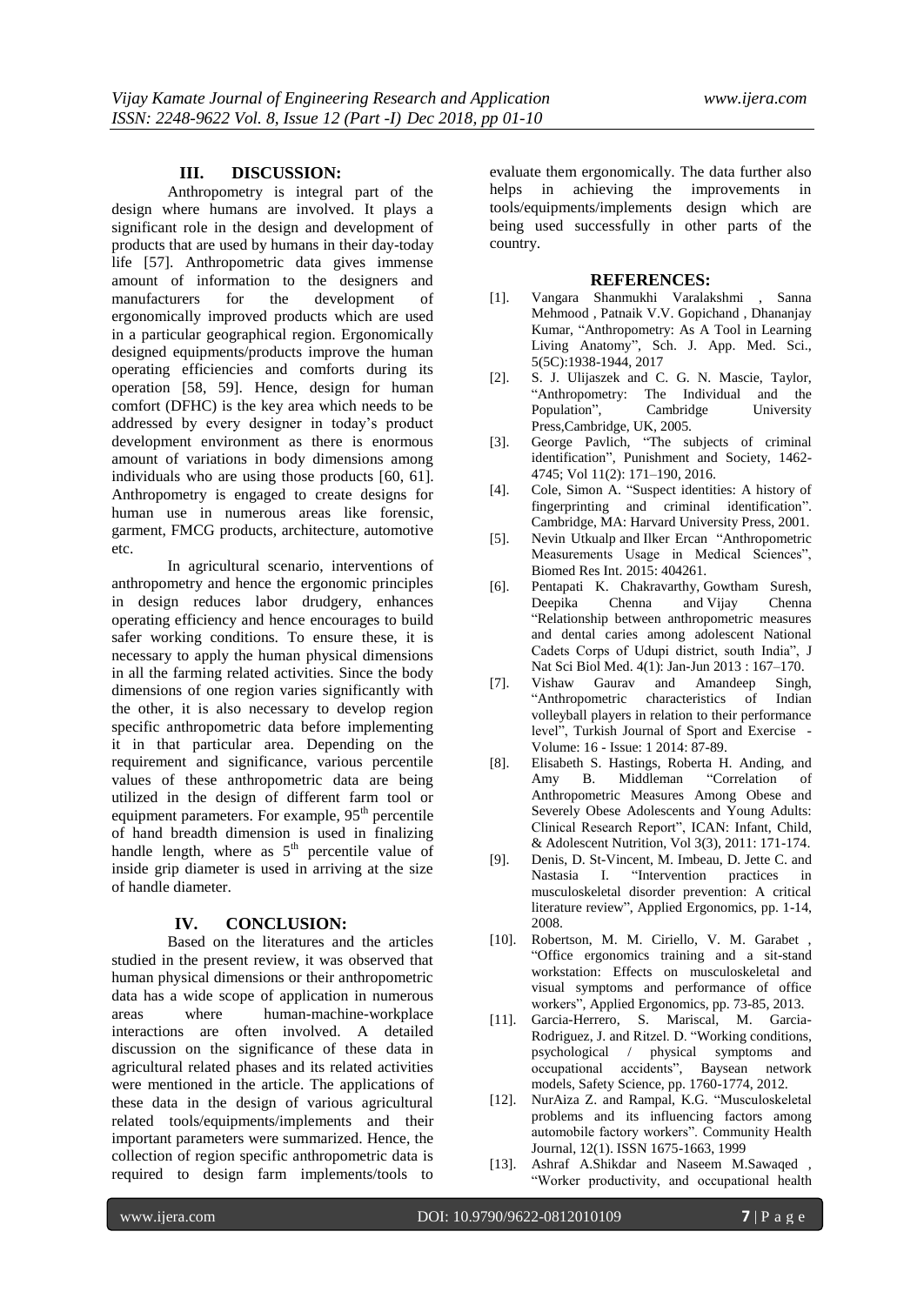and safety issues in selected industries", [Computers & Industrial Engineering,](https://www.sciencedirect.com/science/journal/03608352) [Volume 45,](https://www.sciencedirect.com/science/journal/03608352/45/4)  [Issue 4,](https://www.sciencedirect.com/science/journal/03608352/45/4) December 2003, Pages 563-572

- [14]. [L.P.Gite](https://www.sciencedirect.com/science/article/pii/0003687089900768#!) and [B.G.Yadav,](https://www.sciencedirect.com/science/article/pii/0003687089900768#!) **"**Anthropometric survey for agricultural machinery design: An Indian case study**"** , [Applied Ergonomics,](https://www.sciencedirect.com/science/journal/00036870)  [Volume 20, Issue 3,](https://www.sciencedirect.com/science/journal/00036870/20/3) September 1989, 191-196,
- [15]. Arunesh Chandra, Pankaj Chandna and Surinder Deswal, "Analysis of Hand Anthropometric Dimensions of Male Industrial Workers of Haryana State", International Journal of Engineering (IJE), Volume (5) : Issue (3) : 2011
- [16]. [Pankaj Chandna](https://www.inderscienceonline.com/author/Chandna%2C+Pankaj) , [Surinder Deswal](https://www.inderscienceonline.com/author/Deswal%2C+Surinder) and [Arunesh](https://www.inderscienceonline.com/author/Chandra%2C+Arunesh)  [Chandra, A](https://www.inderscienceonline.com/author/Chandra%2C+Arunesh)n anthropometric survey of industrial workers of the northern region of India, [International Journal of Industrial and Systems](https://www.inderscienceonline.com/loi/ijise)  [Engineering,](https://www.inderscienceonline.com/loi/ijise) 6(1), pp. 110–128, 2010
- [17]. [Deepak Kumar Kushwaha](https://www.sciencedirect.com/science/article/abs/pii/S0169814115300111#!) and [Prasad V.Kane,](https://www.sciencedirect.com/science/article/abs/pii/S0169814115300111#!)  "Ergonomic assessment and workstation design of shipping crane cabin in steel industry", [International Journal of Industrial Ergonomics,](https://www.sciencedirect.com/science/journal/01698141)  [Volume 52,](https://www.sciencedirect.com/science/journal/01698141/52/supp/C) March 2016, Pages 29-39.
- [18]. Ferguson Taylor, Greene Melissa, Repetti Frank, Lewis Kemper and Behdad Sara, "Combining Anthropometric Data and Consumer Review Content to Inform Design for Human Variability" Proceedings of the ASME, International Design Engineering Technical Conferences & Computers and Information in Engineering Conference, 2015.
- [19]. [Manuela Quaresma,](http://journals.sagepub.com/author/Quaresma%2C+Manuela) [Anamaria de Moraes,](http://journals.sagepub.com/author/de+Moraes%2C+Anamaria) [Vânia](http://journals.sagepub.com/author/Cardoso%2C+V%C3%A2nia+Maria+Batalha)  [Maria Batalha Cardoso,](http://journals.sagepub.com/author/Cardoso%2C+V%C3%A2nia+Maria+Batalha) ["Some Causes of Errors](http://journals.sagepub.com/doi/pdf/10.1177/154193120004403367)  [Using Anthropometric Data when Designing](http://journals.sagepub.com/doi/pdf/10.1177/154193120004403367)  [Products and Workstations"](http://journals.sagepub.com/doi/pdf/10.1177/154193120004403367), Proceedings of the Human Factors and Ergonomics Society Annual Meeting, vol. 44, 33: 323-326, 2000.
- [20]. Jean-Claude Sagot, Vale'rie Gouin and Samuel Gomes, "Ergonomics in product design: safety factor", Safety Science 41;137–154, 2003
- [21]. Vink, P., Koningsveld, E. A. and Molenbroek, J. F."Positive outcomes of participatory ergonomics in terms of greater comfort and higher productivity". Applied Ergonomics, 37(4), 537- 546, 2006.
- [22]. Jordan, P.W. "Human factors for pleasure in product use". Applied Ergonomics, 29 (1), 25-33, 1998.
- [23]. Nagamachi, M. "Kansei engineering: a new ergonomic consumer oriented technology for product development". International Journal of Industrial Ergonomics, 15(1), 3-11, 1995
- [24]. Park, J. and Han, S. H. "A fuzzy rule-based approach to modeling affective user satisfaction towards office chair design". International Journal of Industrial Ergonomics, 34(1), 31-47, 2004.
- [25]. Yoo IG and Yoo WG, "Effects of wearing of tight jeans of lumbar and hip movement during trunk Flexion", J. Phys. Ther. Sci, 24 (8), 659- 661, 2012
- [26]. Eungpinichpong W, Buttagat V, Areeudomwong P, Pramodhyakul N, Swangnetr M, Kaber D and Puntumetakul R, "Effects of restrictive clothing on lumbar range of motion and trunk muscle

activity in young adult worker manual material handling", Appl Ergon,44(6),1024-1032, 2013.

- [27]. M. Kolich, "Using failure mode and effects analysis to design a comfortable automotive driver seat", Appl. Ergon., vol. 45, no. 4, pp. 1087–1096, 2014.
- [28]. R. H. Westgaard and A. Aarås, "Postural muscle strain as a causal factor in the development of musculo-skeletal illnesses," Applied Ergonomics, vol. 15, no. 3, pp. 162–174, 1984.
- [29]. Jarnail Singh, C.M.Peng, M.K.Lim and C.N.Ong, "An anthropometric study of Singapore candidate aviators", Journal of Ergonomics, 38:4, 651-658, 2007.
- [30]. Sanjiv Sharma , K.S. Raju and Anupam Agarwal, "Static anthropometry: Current practice to determine aircrew aircraft compatibility", Indian Journal of Aerospace Medicine, 51(2), 40-47, 2007.
- [31]. Mehmet Burak Senol, "Anthropometric evaluation of cockpit designs", International Journal of Occupational Safety and Ergonomics, Volume 22- Issue 2, 246-256, 2016.
- [32]. Robert E. Joslin, "Examination of Anthropometric Databases for Aircraft Design", Proceedings of the Human Factors and Ergonomics Society 58th Annual Meeting – 2014.
- [33]. Kremser, F., Guenzkofer, F., Sedlmeier, C., Sabbah, O., Bengler, K., "Aircraft seating comfort: the influence of seat pitch on passengers'well-being". Work 41: 4936-4942, 2012.
- [34]. Paul, G., Daniell, N., Fraysse, F., "Patterns of correlation between vehicle occupant seat pressure and anthropometry". Work 41: 2226– 2231, 2012.
- [35]. Reed, M.P., Manary, M.A., Flannagan, C.A.C. and Schneider, L.W., "Effects of Vehicle Interior Geometry and Anthropometric Variables on Automobile Driving Posture". Journal of the Human Factors and Ergonomics Society 42(4): 541–552, 2000.
- [36]. Alan Hedge, Kimberly Rollings and Jennifer Robinson, "Green Ergonomics: Advocating for the Human Element in Buildings", Proceedings of the Human factors and Errgonomics Society 54th annual meeting, 693-697, 2010.
- [37]. [Erminia Attaianese](https://www.tandfonline.com/author/Attaianese%2C+Erminia) & [Gabriella Duca,](https://www.tandfonline.com/author/Duca%2C+Gabriella) "Human factors and ergonomic principles in building design for life and work activities: an applied methodology", Theoretical Issues in Ergonomics Science, Volume 13- Issue 2, 187-202, 2012.
- [38]. Erminia Attaianese, "A broader consideration of human factor to enhance sustainable building design", Work-41, 2155-2159, 2012.
- [39]. N. G. Miller, D. Pogue, Q. D. Gough and S. M. Davis, "Green Buildings and Productivity", Journal of Sustainable Real Estate, 1:1, 65-89, 2009.
- [40]. Nidhi Dwivedy, "Challenges faced by the Agriculture Sector in Developing Countries with special reference to India", International Journal of Rural Studies, vol. 18-2, 2011.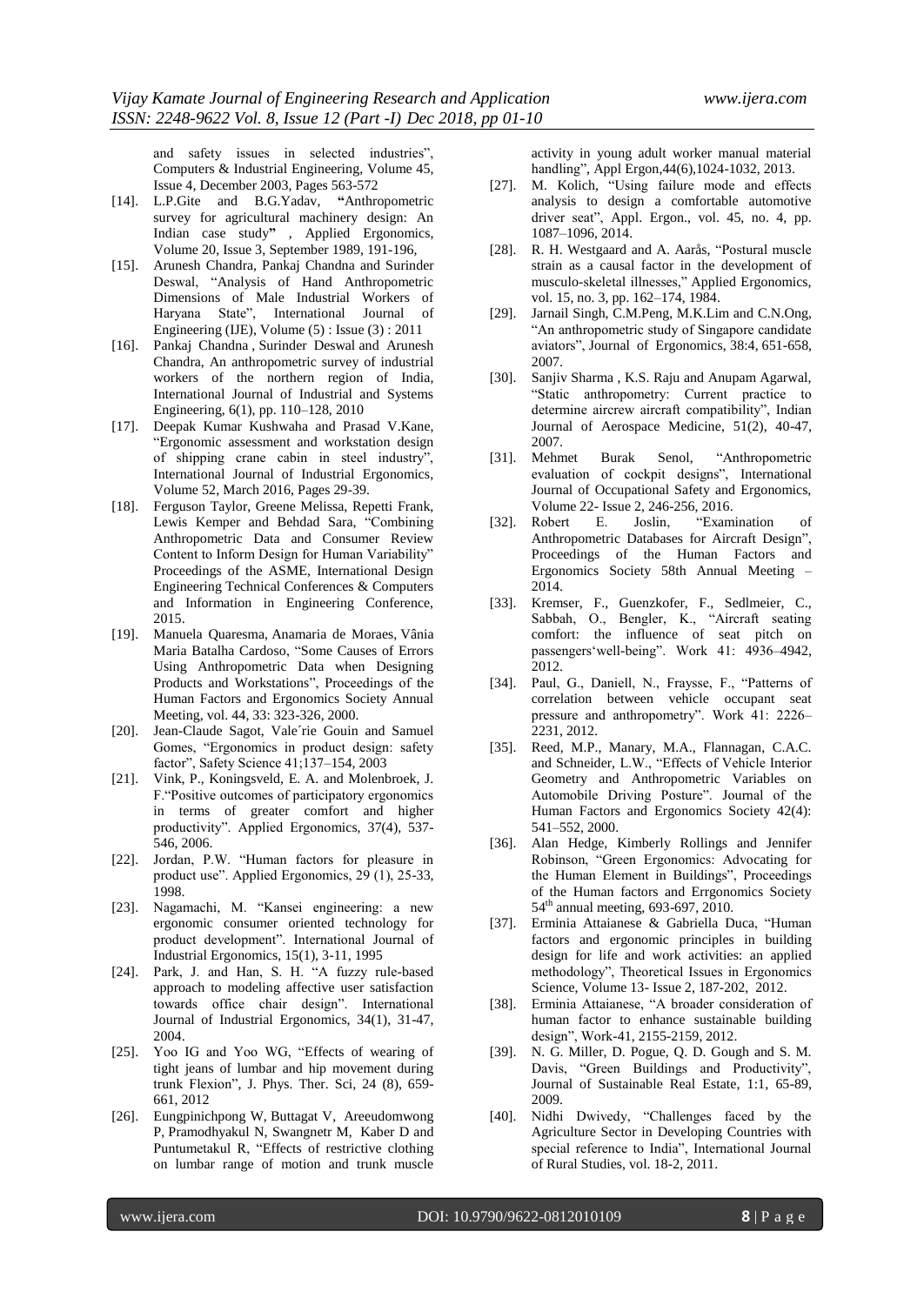- [41]. Thapa, G. and R. Gaiha, "Smallholder farming in Asia and the Pacific: Challenges and Opportunities", paper presented at the Conference on new directions for small holder agriculture, Rome, IFAD, 2011.
- [42]. Amitabha De and Rabindra Nath Sen., "Ergonomic Evaluation of ploughing process of paddy cultivation in India", J. Human Ergol., 15:103-112, 1986.
- [43]. Onuoha S.N., Ajayi O. and Imanogor P.A, "Hand anthropometry of agricultural workers in Ebony state central zone of Nigeria", International Journal of Engineering Research and Technology, Vol-2, Issue 4, 500-508, 2013.
- [44]. D.Ramesh and H.P. Girishkumar,"Agriculture Seed Sowing Equipments: A Review", International Journal of Science, Engineering and Technology Research, Volume 3, Issue 7, 1987- 1992, 2014.
- [45]. A. R. Kyada and D. B. Patel, "Design And Development Of Manually Operated Seed Planter Machine", 5th International & 26th All India Manufacturing Technology, Design and Research Conference (AIMTDR 2014)2014, IIT Guwahati, Assam, India,Dec 2014.
- [46]. Abhijit Khadatkar, R. R. Potdar, Harsha Wakudkar and Bhagwan Singh Narwariya "Women Friendly Tools and Equipment Used in Rice Cultivation", Popular Kheti Vol -2, Issue-3, 69-71, 2014.
- [47]. UNWWDR (The United Nations World Water Development Report). "Water for People, Water for Life-Executive Summary", UNESCO Publishing: Paris, France, 17–18, 2003.
- [48]. Pravin K. Bhuse and Ravindra T. Vyavahare "Ergonomic Evaluation of Knapsack Sprayer used in Agricultural Application", International Journal of Scientific & Engineering Research, Volume 5, Issue 12, 903-907, 2014.
- [49]. Nag, P.K., Goswami, A., Ashtekar, S.P., and Pradhan, C.K., "Ergonomics in sickle operation". Applied Ergonomics, 19 (3), 233-239, 1988.
- [50]. Faiz Syuaib M. "Ergonomic of the manual harvesting tasks of oil-palm plantation in Indonesia based on anthropometric, postures and work motions analyses", Agric Eng Int: CIGR Journal, Vol. 17, No. 3, 248-262, 2015.
- [51]. Thomas R.E., "The Anthropometry of Forest Machine Operators in the Southern USA", Journal of Forest Engineer, 33-41, 1992.
- [52]. [Dewangana](https://www.sciencedirect.com/science/article/abs/pii/S0169814107001746#!) K.N., Owary C. and [Datta](https://www.sciencedirect.com/science/article/abs/pii/S0169814107001746#!) R.K. "Anthropometric data of female farm workers from north eastern India and design of hand tools of the hilly region", [International Journal of](https://www.sciencedirect.com/science/journal/01698141)  [Industrial Ergonomics,](https://www.sciencedirect.com/science/journal/01698141) [Volume 38, Issue 1,](https://www.sciencedirect.com/science/journal/01698141/38/1)  January 2008, 90-100.
- [53]. Mohanty S. K., Behera B. K. and Satapathy G. C. "Ergonomics of Farm Women in Manual Paddy Threshing", Agricultural Engineering International:CIGR E-journal. Vol. X. June, 2008
- [54]. Bini Sam, "Ergonomic Evaluation of Paddy Harvester and Thresher with Farm Women", International Journal of Science and Research (IJSR), Volume 3 Issue 11, 1644-1648, 2014.
- [55]. Khayer S.M., Patel T. and Dewangan K.N., "Ergonomic Design Improvement of Pedal Thresher: An Approach Combining Digital Human Modelling and Response Surface Analysis". J Ergonomics, 2017
- [56]. Tewari V., Ailavadi R., Dewangan K. and Sharangi S. "Rationalized Database of Indian Agricultural Workers for Equipment Design". Agricultural Engineering International: the CIGR Vol. IX. August, 2007.
- [57]. Kumar, P. and D. Chakrabarti, "User centered design input in mechanical engineering and design: ergonomics relevances". 6th International Ergonomics Conference on HWWE- 2009, 116- 119.
- [58]. Hsiao H., Whitestone B., Bradtmiller R., Zwiener J.,Lafferty C.,Kau T.Y. and Gross M., "Anthropometric criteria for the design of tractor cabs and protection frames", Ergonomics, Vol. 48, No. 4, 2005, 323-353.
- [59]. More S.H. and Vyavahare R.T., "Anthropometric and grip strength data of agricultural workers for Marathwada region of Maharashtra (India)", International Journal of Applied Engineering and Technology, Vol.4 (2), 2014, 148-153.
- [60]. Agrawal K. N., R. K. P Singh, and K. K. Satapathy., "Anthropometric considerations of farm tools/machinery design for tribal workers of northeastern India". Agric Eng Int: CIGR Journal, 12(1), 2010, 143-150.
- [61]. Yadav Rajvir, Sahastrarashmi Pund, N. C. Patel and L. P. Gite., "Analytical study of strength parameters of Indian farm workers and its implication in equipment design" Agric Eng Int: CIGR Journal, Vol. 12, No.2, 2010, 49-54.